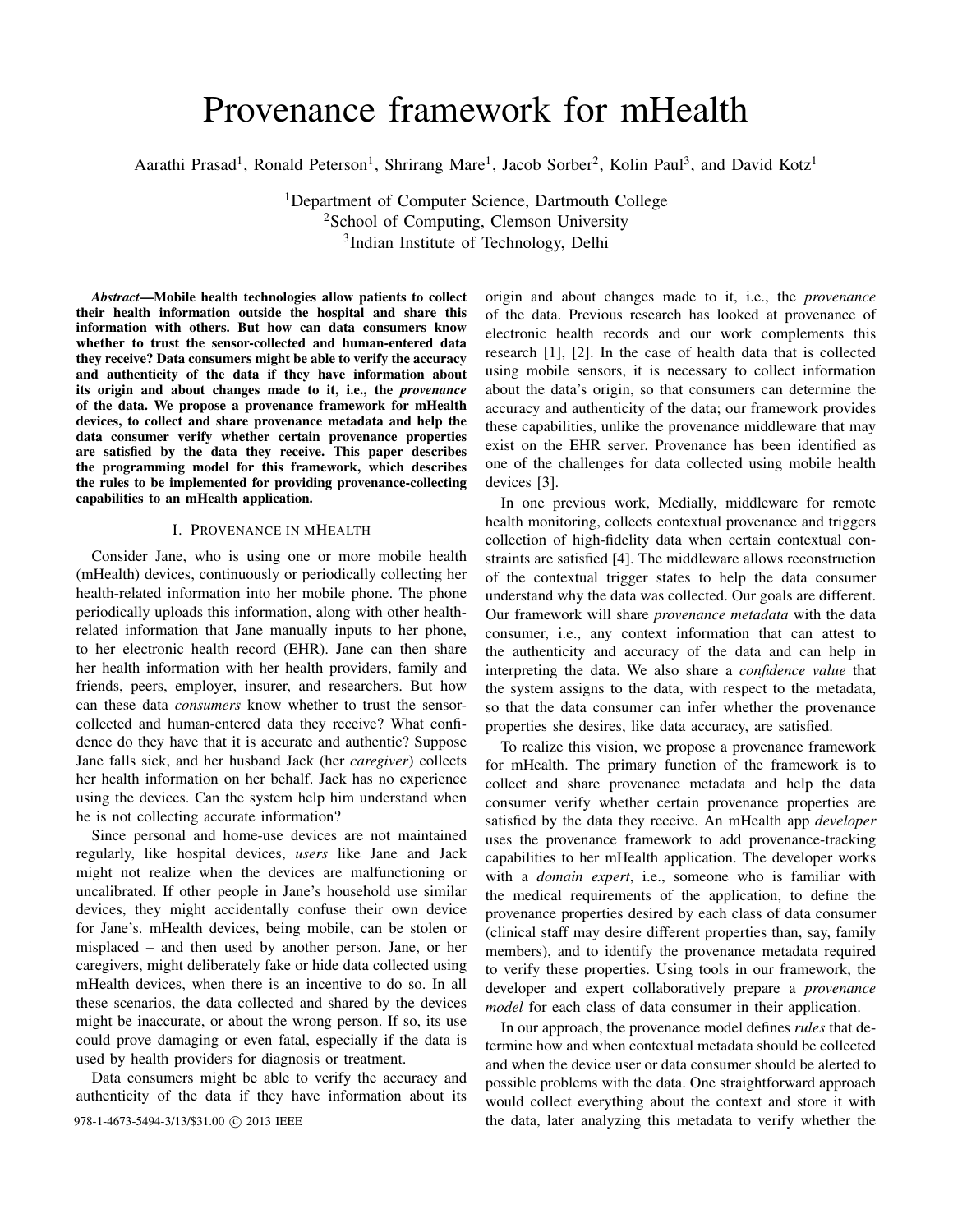provenance properties are satisfied. Our rule-based approach ensures that only necessary metadata is collected, saving energy and storage. It is also possible for rules to trigger immediate responses, based on the the data and metadata collected.

When the application is installed on the phone, these rules are added to a *rules file* on the user's mobile phone. A *provenance service* running on the user's mobile phone will interpret the rules to collect metadata, process it, bind it with the data, and send it to the electronic health record, or to alert the caregiver or others. The data consumer can identify problems in the sensor readings based on the *confidence* the system assigns to the sensor data.

## Security Assumptions:

- 1) The phone and sensors are not compromised, i.e., the adversary can not compromise the hardware or software in the phone or in the sensors.
- 2) There is a secure connection between the phone and the sensor and between the phone and the server. (The phone and the sensors are capable of performing crypto operations such as encryption and hashing, have a common wireless radio to communicate, and have shared secret key(s) that are not available to the adversary. With these assumptions, the phone and the sensors can establish a secure communication channel.)

The provenance framework has three components – a modeling tool that is used by the developer and the domain expert to build the provenance model and generate the rules, the provenance middleware that implements a rule engine that runs on the user's mobile phone, and the graphical user interface for the consumer on the server side. This paper describes the kinds of rules to be implemented for providing provenancecollecting capabilities to an mHealth application. First we describe some motivating scenarios, then introduce the rules grammar, and then demonstrate how the rules would be applied to the scenarios.

#### II. SCENARIOS

Consider a specific scenario. Devi, a health worker, visits pregnant women in a village in India every week with a sensor kit that has mHealth devices like a blood-pressure cuff, a portable anemia sensor, heart-rate monitor, fetal monitor, spirometer, and weight scale, along with an Android phone and a wireless printer. The pregnant women are enrolled as patients in the village health clinic and the data collected by Devi is uploaded to their patient records in the clinic's electronic health record system. A printout of the collected data (and health instructions) is given to the patient. The system alerts Dr. Ravi in the event of an abnormal reading. If no alerts occur, Dr. Ravi checks the patient records once a week.

Case 1: Spirometer reading. Devi takes patient Ritu's lung capacity reading using the spirometer. When the reading is taken, the atmospheric dust and pollen count in Ritu's town is collected by Devi's phone from the weather website. The dust and pollen count readings are sent to Ritu's electronic health record along with the other vital-sign readings collected by Devi using the mHealth app on her phone. Dr. Ravi is alerted by the electronic record system that Ritu, one of his patients, has had a gradual decrease in her lung capacity over a period of four weeks. His first suspicion is that Devi's spirometer was not working correctly, but then he notices that there was a high concentration of dust and pollen around Devi's house. Since the system also attests to the fact that all the devices Devi was using were working correctly, the readings from the website was accurate and the spirometer readings were indeed from Ritu herself, he trusts the readings and investigates the possibility that Ritu is suffering from problems related to dust and pollen inhalation.

Case 2: Hemoglobin reading. One day, Devi is unwell, but still decides to go on her visits. She visits Ritu. The mHealth app records Ritu's hemoglobin count after she slides her finger into an anemia sensor [5]. Devi realizes later that she is unwell. She feels sick, but she had to visit Priya's house as well. So instead of visiting Priya, Devi takes her own hemoglobin reading using the anemia sensor and saves it as Priya's. The system alerts Aman, the clinic manager that Devi took a reading for Priya but her fingerprint did not match Priya's. Devi is warned about her carelessness, and the data is marked invalid.

#### III. RULES FOR PROVENANCE

The developer, with the help of the domain expert, constructs a set of rules to collect, process, store, and send provenance metadata to the patient's health record. The rules file and the library containing developer-defined functions are also installed on the mobile phone, when the mHealth application is installed.

The grammar described in Figure 1 describes the rules that can be interpreted by the provenance service. We have used a modified version of the Extended Backus-Naur form to describe the rule structure. The syntax of the form is as follows:

- $x ::= y$  is a definition, where x is a non-terminal.
- a  $::= x|y$  means a is defined either as x or y.
- $x \Rightarrow y$  means y is executed when x condition is true.
- $\{x\}$  means that x occurs zero or more times.
- $[x]$  means that x is optional.
- $(x|y)$  means either x or y is chosen from the group containing x and y.
- $\times$  denotes that x is a terminal. All underlined words are keywords in the grammar.
- A word is a sequence of letters starting with a lower-case letter and a Word is a sequence of letters starting with an upper-case letter. number, string and boolean are constant values as in most languages. time is represented as sequence of two characters separated by '/' (that denotes the date as mm/dd/yy) followed by a whitespace, and then by a sequence of integers separated by ':' (that denotes the time as hours:minutes:seconds). duration represents a time period, which is denoted by an integer, followed by whitespace and then followed by one of the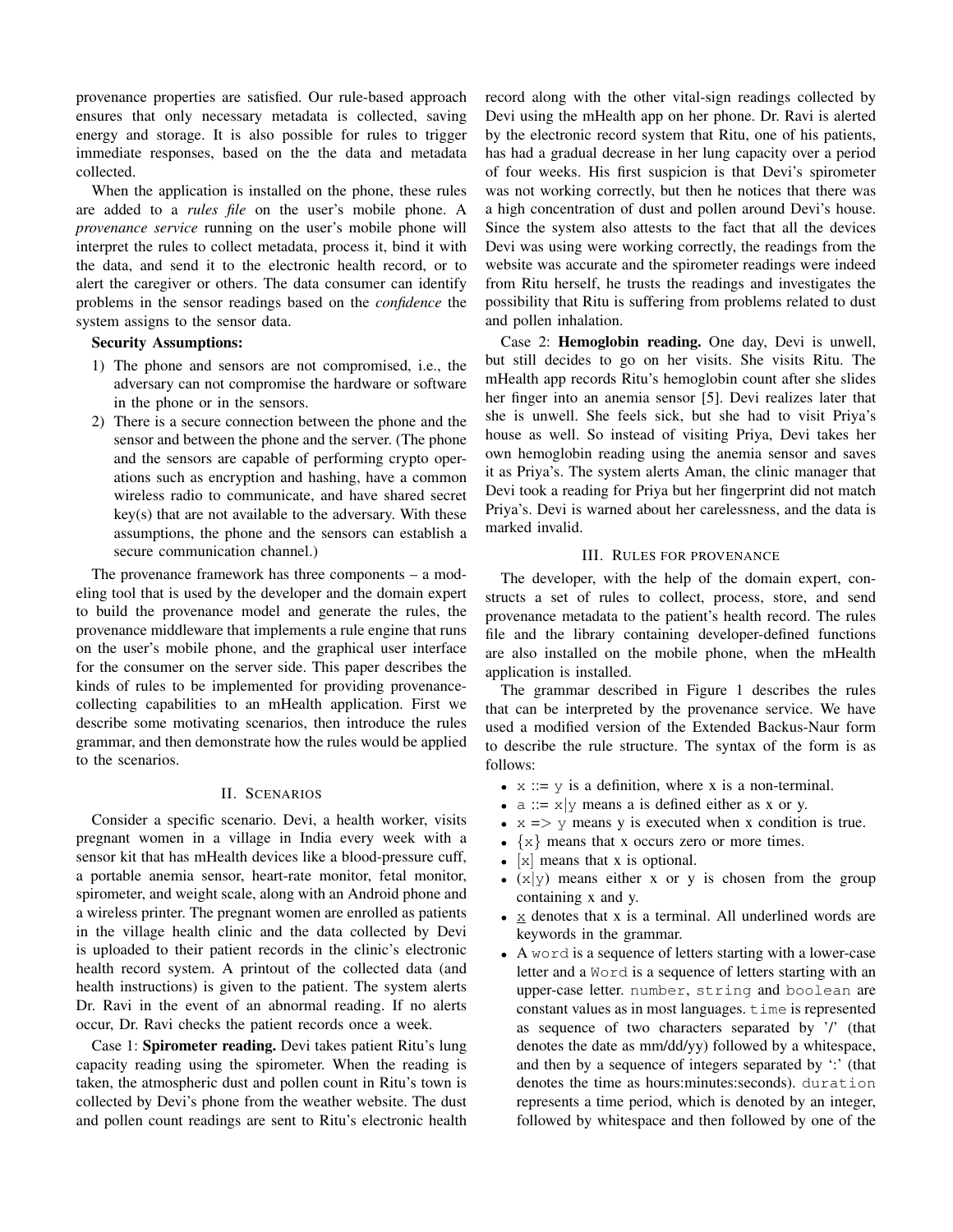|              | stmt := $(rule   decl);$                                  |
|--------------|-----------------------------------------------------------|
|              | rule := condition => {action,}action                      |
|              | condition $:=$ event condfunction                         |
|              | not(condition)                                            |
| I            | (condition)logop(condition)                               |
|              | (extfunction)relop(value)                                 |
|              | $action := Word([args])$                                  |
|              | $function := condition  extfunction$                      |
|              | action                                                    |
|              | condfunction := isWord([args])                            |
|              | $extfunction := getWord([args])$                          |
|              | event := wordEvent[(args)]                                |
|              | $logop := and  or$                                        |
|              | relop := $\leq$ $\geq$ $\leq$ $\leq$ $\geq$ $\geq$ $=$    |
|              | value $:=$ NIL   number   string   time                   |
|              | boolean   duration   location                             |
|              | $data := reading   window$                                |
|              | $args := \{arg, \}arg   pairs$                            |
|              | $arg := data   word   value$                              |
|              | pairs $:=$ {pair,}pair                                    |
|              | pair $:= \leq$ word, arg $\geq$                           |
|              | source := wordSource                                      |
|              | role := wordRole                                          |
|              | $\text{decl} := \text{Source} \{\text{source}, \}$ source |
| $\mathbf{I}$ | Role {role,}role                                          |
|              | Event {event,}event                                       |
|              | <b>Function</b> {function,}function                       |
|              | Library {word,}word                                       |
|              | Error {word,}word                                         |

Figure 1: Rule-based grammar for mHealth provenance framework

following words: secs, mins, hours, days, weeks, months or years. location is a sequence of three integers separated by a ':', which represents a value collected by a GPS sensor (denoted by degrees:minutes:seconds).

- source, role, reading and window are objects that represent a type of sensor data and metadata, a class of consumers, a data reading, and a window of data respectively.
- Any line in the rules file may have a comment, from a '%' symbol to the end of the line.
- Newlines and other white space are otherwise ignored.
- decl statement declares a word to be a specific type, namely a source, role, event, function, library or an error.
- actions cannot alter data, sources or roles.

Each rule specifies an action (or sequence of actions) that is executed if a condition occurs. A rule can be executed under different circumstances. First, a rule can be executed when an

event is posted by one of the applications on the phone. An event service (part of the framework) continuously listens for application events on the phone. When one of these events occurs, the event service notifies the provenance service and the corresponding rule(s) are executed. Note events can have parameters that carry information from the posting application to the actions.

A rule can also be executed when a *conditional function* returns true or when the value returned by an *extractor function* meets a given condition. These functions are defined by the developer. A *source* has the following attributes: sensor handle, data (reading or window) and confidence. A *role* has attributes like name, contact information, biometric information and confidence. reading and window represent data objects, with attributes like data, confidence and the time and location at the start and end of collection of the particular data reading or window. In the case of reading, the data attributes are word-value pairs. A window is a sequence of readings collected over a window of time; attributes are word-value pairs. The details of these objects are handled in functions and are out of the scope of this paper.

Extractor functions are used to extract the object attributes. The attributes, including the data that is collected from sensors, are of type NIL, number, string, boolean, time or location or a combination of two or more of these types (reading or window). Conditional functions can test whether the extracted information meets certain criteria.

One more type of function is permitted in the rule grammar; actions are essentially *action functions* that are called by the provenance service when a rule is executed. These actions could for example, request the sensor manager to collect sensor data. We assume there is a sensor manager service in the mobile phone, responsible for maintaining a list of sensors connected to the mobile phone, collecting data from these sensors when asked, and distributing it to the requested parties (i.e., an app or the provenance service). Funf [6] and Open Data Kit [7] are two examples of such a sensor manager service. As soon as it receives any data from the sensor manager, the provenance service writes the metadata to a binary log file on the phone, for later use in auditing. The developer can also define action functions that notify people, process health data and provenance metadata (for example, generate a summary) and send this processed data and metadata to the patient's electronic health record.

The rule evaluation works (in effect) as follows:

```
Forever:
 For each rule, in order:
   if condition true, execute action(s).
```
The parameters used to evaluate a condition are the same parameters that are used while executing the corresponding action; even if newer data is available, the same data that was used to evaluate a condition is used while executing the corresponding action.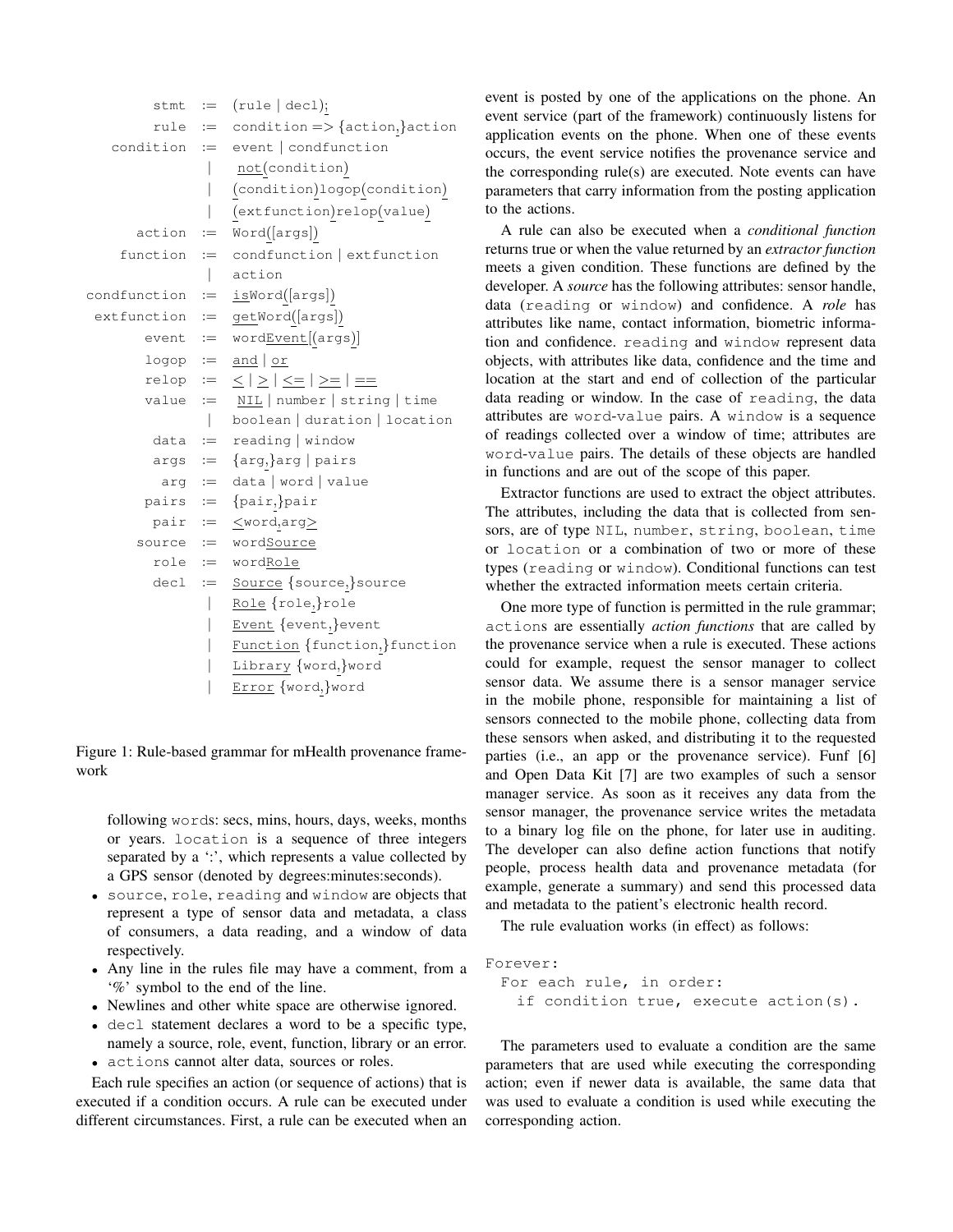## IV. PROGRAMMING MODEL FOR PROVENANCE MIDDI EWARE

Here is a sketch of how our approach will work. We imagine a collaborative process in which a domain expert (who understands the medical context) works with the application developer (a programmer building the mHealth application) to identify and define the provenance needs for the app.

- 1) Domain expert will decide what metadata is required by consumers and when it should be collected.
- 2) Developer, working with domain expert, defines sources used by the mHealth application for both health data and provenance/context data. Declare the different roles and include all the classes of consumers.
- 3) For each type of metadata, the developer should define rules to specify when to collect, re-collect and send the metadata to the patient's health record, when to notify consumers, and handle error cases (like when the sensor or sensor data is not available or manual data is not entered).
- 4) Some metadata might be a combination of data obtained from two different sources. In this case, the developer could write code for a "virtual sensor" that can be installed in the sensor manager.
- 5) For each metadata, call the action Reading(source) or Window(source) to ask the sensor manager to contact the relevant sensor and collects data from it as a single reading or a window of readings. The developer should specify a rule to handle the case when the sensor manager cannot find such a sensor.
- 6) The developer can define extractor functions like getSensor(source) to get information or getSummary(getData(source)) to summarize data.
- 7) For each source, define a rule that is executed when the data is available to be used by the provenance service. Also define rules in the case of timeouts or other failures to retrieve sensor data.
- 8) If no rules are specified for timeout and error events, the provenance service calls an inbuilt function Log(cause, errorcode) that logs the timeout or error and its cause to the error log file.
- 9) Define a rule that uses the Send(..) action for each group of health data that is collected by the application. This action sends the provenance metadata needed to verify the provenance properties of the health data, to the patient's electronic health record. The Send function takes a list of attribute-value pairs and the EHR identifier.

The functions are written in Java and the files are compiled into a library that is installed on the phone along with the mHealth application and rules file. The provenance service reads the rules file and links with the library, before data collection begins.

### V. DEMONSTRATION OF RULES

Next, we demonstrate how the provenance framework can be used by describing the rules for the two cases in Section II.

Case 1: Spirometer reading. This case demonstrates how provenance metadata is collected as a window of continuous readings from an external sensor, that is not a part of the health kit. The provenance property for clinicians is the accuracy of lung capacity, and anything that can help the clinicians interpret the lung-capacity reading.

The domain expert recommends that obtaining dust and pollen count in the patient's town can help clinicians interpret lung-capacity readings. To verify the accuracy of the lungcapacity reading, the clinician will need to be convinced that the spirometer was not faulty (confidence in sensor), was applied correctly (confidence in health worker) and was used on the right patient (confidence in patient). Lung capacity, dust and pollen are declared as sources.

```
Library mHealthKitLibrary;
Source lungCapacitySource, dustSource;
Role patientRole, healthworkerRole,
 clinicianRole, attendantRole;
Event recordSavedEvent;
Error lowConfidenceError, timedOutError;
```
The default library, provenanceLibrary, includes events like dataAvailableEvent(source) and timeOutEvent(source) and functions like Window(source, time) and getSensor(source). The functions are overridden if they are defined again in the custom library mHealthKitLibrary, which is written in Java.

The sensor manager posts an event dataAvailableEvent(lungCapacitySource) after it collects the lung capacity reading from the spirometer. The sensor manager posts the dataAvailableEvent after each window is collected and ready to be distributed. The following rule defines when to collect dust and pollen count – after the provenance service receives the lung capacity reading from the sensor manager. The function Window(source, duration) asks sensor manager to collect readings taken during the last  $n$  days/hours/minutes/seconds.

```
dataAvailableEvent(lungCapacitySource) =>
 Window(dustSource, 7 days),
 Window(pollenCountSource, 7 days);
```
The following rules handle error cases. The first rule considers whether the confidence in the readings is less than the threshold recommended by the domain expert. getWindow(source) gets the last window of readings that was collected from the sensor; this value is not updated while an action function is using it, even if newer readings are available. The second rule is executed when the connection to the dust sensor times out. The timeOutEvent(source) event is posted by the sensor manager when the connection to the sensor times out. When the provenance service executes the Notify function, it contacts the sensor attendant with the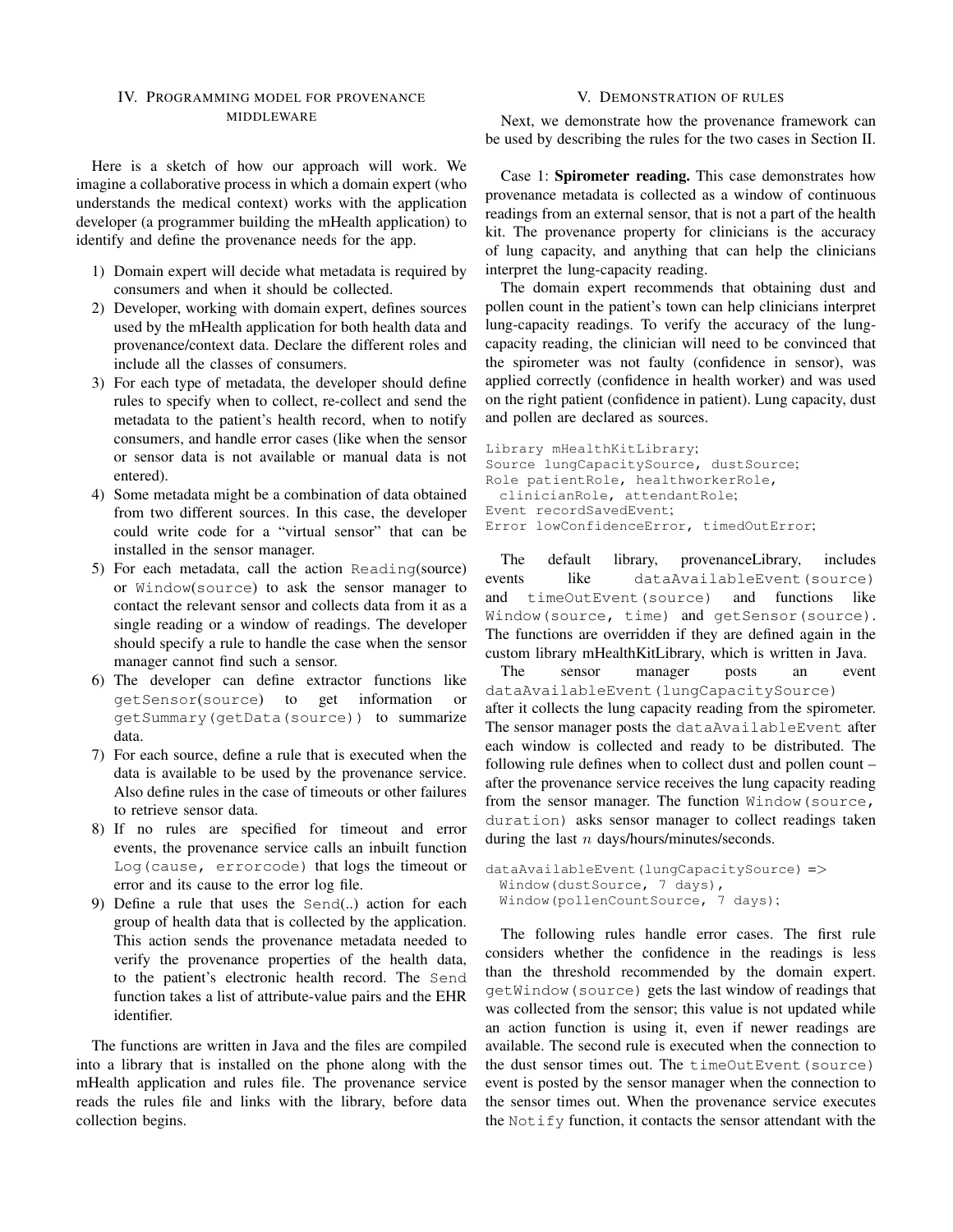#### second argument as the message. We assume that the sensors,

```
(dataAvailableEvent(dustSource))and
((getConfidence(getWindow(dustSource)))<(0.8))
 => Log(getSensor(dustSource),
   lowConfidenceError);
 Notify(getAttendant(dustSource), "Low
   confidence for reading");
timeOutEvent(dustSource) =>
 Log(getSensor(dustSource),
   lowConfidenceError);
 Notify(getAttendant(dustSource), "Low
   confidence for reading");
```
along with data, also provide a value that indicates how much confidence the sensor has in the accuracy of the collected data. The function getConfidence(object) returns the confidence for the object. For sensors and sensor data, it is the value provided by the sensor. Confidence in people is determined by the value provided by the biometric sensors and the algorithm verifying the biometrics.

In this case, no additional rules are added to handle other error cases. All error events invoke the Log(cause, errorcode) function, which logs the error to the error log file. Implicitly, there is a rule errorEvent  $=$  > Log (cause, errorcode).

The recordSavedEvent is posted when the health worker clicks on the Save button on the mHealth kit application, uploading data to the patient's health record. The provenance service then sends the metadata and the confidence values to the patient's electronic health record.

```
recordSavedEvent = >
 Send(patientEHR, <data, lungCapacitySource>,
   <metadata, dustSource>,
   <sensor,getSensor(dustSource)>,
   <confidence,
     getConfidence(getSensor(dustSource))>,
   <reading,
    getSummary(getWindow(dustSource))>,
   <confidence,
     getConfidence(getWindow(dustSource))>,
   <metadata, pollenCountSource>,
   <sensor,
     getSensor(pollenCountSource)>,
   <confidence, getConfidence
     (getSensor(pollenCountSource))>,
   <reading,
     getSummary(getWindow(pollenCountSource))>,
   <confidence, getConfidence
     (getWindow(pollenCountSource))>,
   <confidence, getConfidence
     (getReading(lungCapacitySource))>,
   <confidence,
     getConfidence(patientRole)>,
   <confidence,
     getConfidence(healthworkerRole)>);
```
Case 2: Hemoglobin reading. This case demonstrates how provenance metadata is collected from a virtual sensor (code installed on the sensor manager that "senses" derived data). The provenance property for the class of clinicians is the

accuracy of the hemoglobin reading. The provenance property for the class of clinic managers is the efficiency of the health worker.

The domain expert recommends that tracking the health workers and monitoring their activities can help understand their efficiency. To verify the accuracy of the hemoglobin reading, the clinician will need to be convinced that the anemia sensor was not faulty (confidence in sensor), was applied correctly (confidence in health worker) and was used on the right patient (confidence in patient). The patient can be identified using her fingerprint that is also collected using the anemia sensor. Hemoglobin, fingerprint and healthworker efficiency are declared as sources. Healthworker efficiency is collected by a virtual sensor. The virtual sensor reads the location of the phone from its internal GPS sensor every time the sensor manager is requested by the mHealth application to collect some data. It also reads the data from the accelerometer, and determines whether the health worker was mobile or stationary. Based on the GPS and accelerometer readings, the virtual sensor computes the activity of the health worker, whether she is walking, whether her last GPS reading matches with the address of the patient she is taking measurements of, or whether it is a new patient.

```
Library mHealthKitLibrary;
Source hemoglobinSource, fingerprintSource;
Role patientRole, healthworkerRole,
 clinicianRole, clinicManagerRole;
Event recordSavedEvent;
Function isfingerPrintMatch(fingerprintSource,
 patientRole);
Error noNewReadingTakenError,
 wrongPatientError;
```
The sensor manager posts an event dataAvailableEvent(hemoglobinSource) after it collects the hemoglobin reading from the anemia sensor. The following rule defines when to re-collect hemoglobin reading – after the provenance service receives the lung capacity reading from the sensor manager, but finds it to be of low confidence. The function NewReading(source) logs the old reading and calls Reading(source), which requests the sensor manager to collect reading from getSensor(source).

```
(dataAvailableEvent(hemoglobinSource))and
((getConfidence(getReading(hemoglobinSource)))
<(0.8)) = > NewReading (hemoglobinSource);
```
The following rules apply when the reading is not received after a certain period of time. If request times out and no error occurs, it implies that the reading was not taken. We assume, for now, that the formula for confidence computation is provided by the domain expert. The timeOutEvent(source) is fired by the sensor manager when the connection to the sensor collecting source times out. When the provenance service executes the Notify function, it sends an email to the clinic manager. The clinic